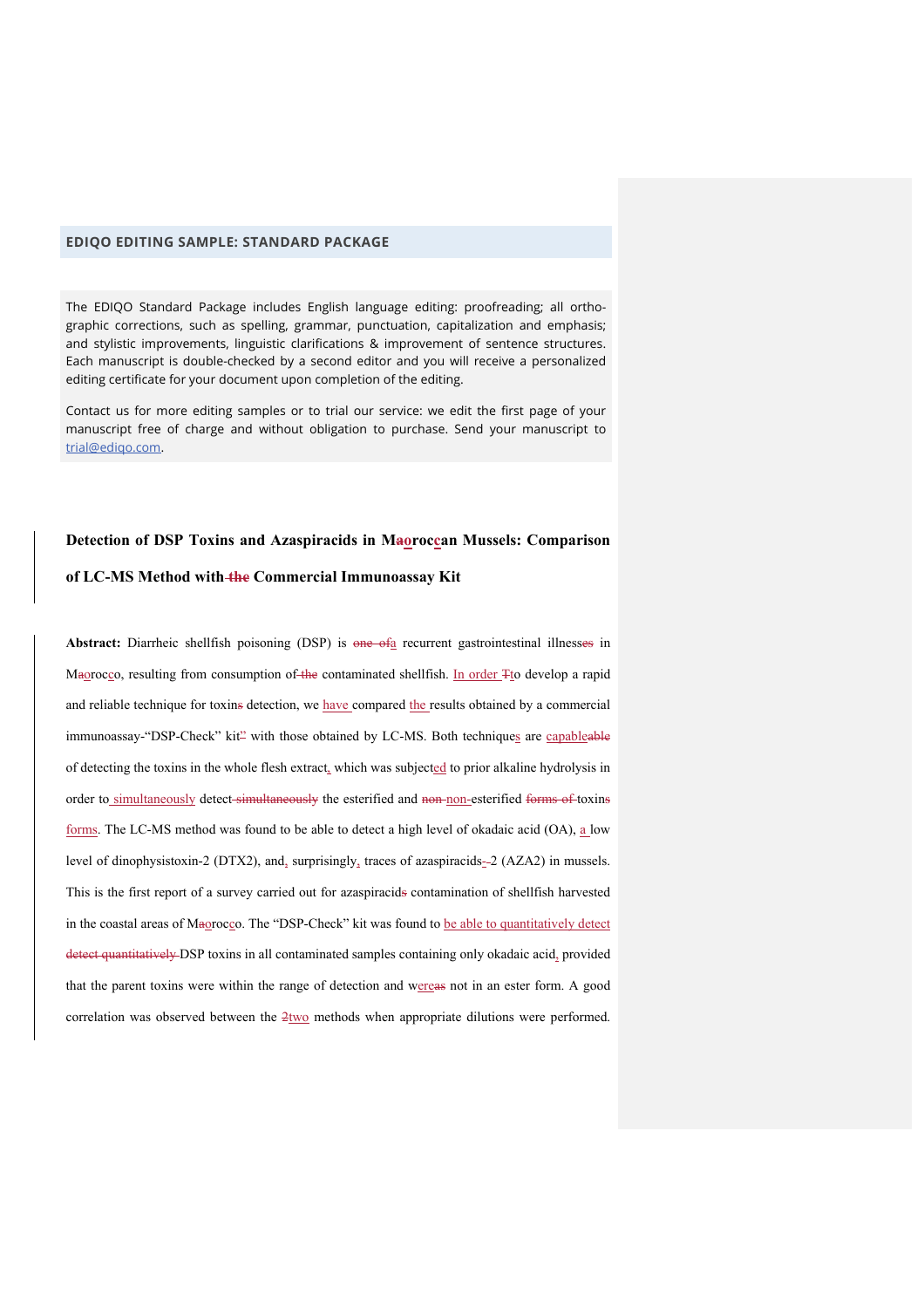The immunoassay kit appeared to be more sensitive, specific and faster than LC-MS for determination of DSP in total shellfish extract.

**Keywords**: Diarrheic shellfish poisoning (DSP), Okadaic acid, LC/MS, ELISA, Dinophysistoxin 2, *Dinophysis spp.,* azaspiracids toxins.

## **1. Introduction**

Diarrheic shellfish poisoning (DSP) is a severe gastrointestinal illness caused by consumption of contaminated seafood consumption with toxigenic dinoflagellates, such as certain species of the genus *Dinophysis* and *Prorocentrum* algae. The European CommissionEC has subdivided categorized the DSP monitoring into 4four distinct families: dinophysistoxins (OA, DTX1, DTX2, and DTX3) and pectenotoxins (PTX1 and PTX2) at with a maximum limit of 160 µg/kg, yessotoxins (YTXs) at a maximum limit of 1 mg/kg level and azaspiracids (AZA1-3) at a maximum limit of 160 µg-/kg of shellfish meat.

Highly sensitive methods are required to detect DSP toxins at low concentrations. The HPLC method used by Lee *et al.* [1], despite using the highly fluorescent reagent 9-anthryldiazomethane (ADAM), is not-sufficiently sensitive to detect very sensitive for detecting toxins at very low levels because of due to background the chemical noise background. It is also laborious, time-consuming, and, in practice, duplicate or triplicate analyses are carried outrequired in the experiments. Additionally, an alkaline hydrolysis, necessary for simultaneously quantifying simultaneously OA and its ester derivatives in monitoring analyses, as recently proposed by several authors  $[2]_a$  was found to increase the time required for  $\theta$  sample preparation. Consequently, several biochemical (phosphatase inhibition assays and enzyme linked immunosorbent assays) and biological (tissue culture assays) methods for detecting DSP toxins with a higher sample throughput **Formatted:** Font: Italic **Formatted:** Font: Italic

**Formatted:** Font: Italic